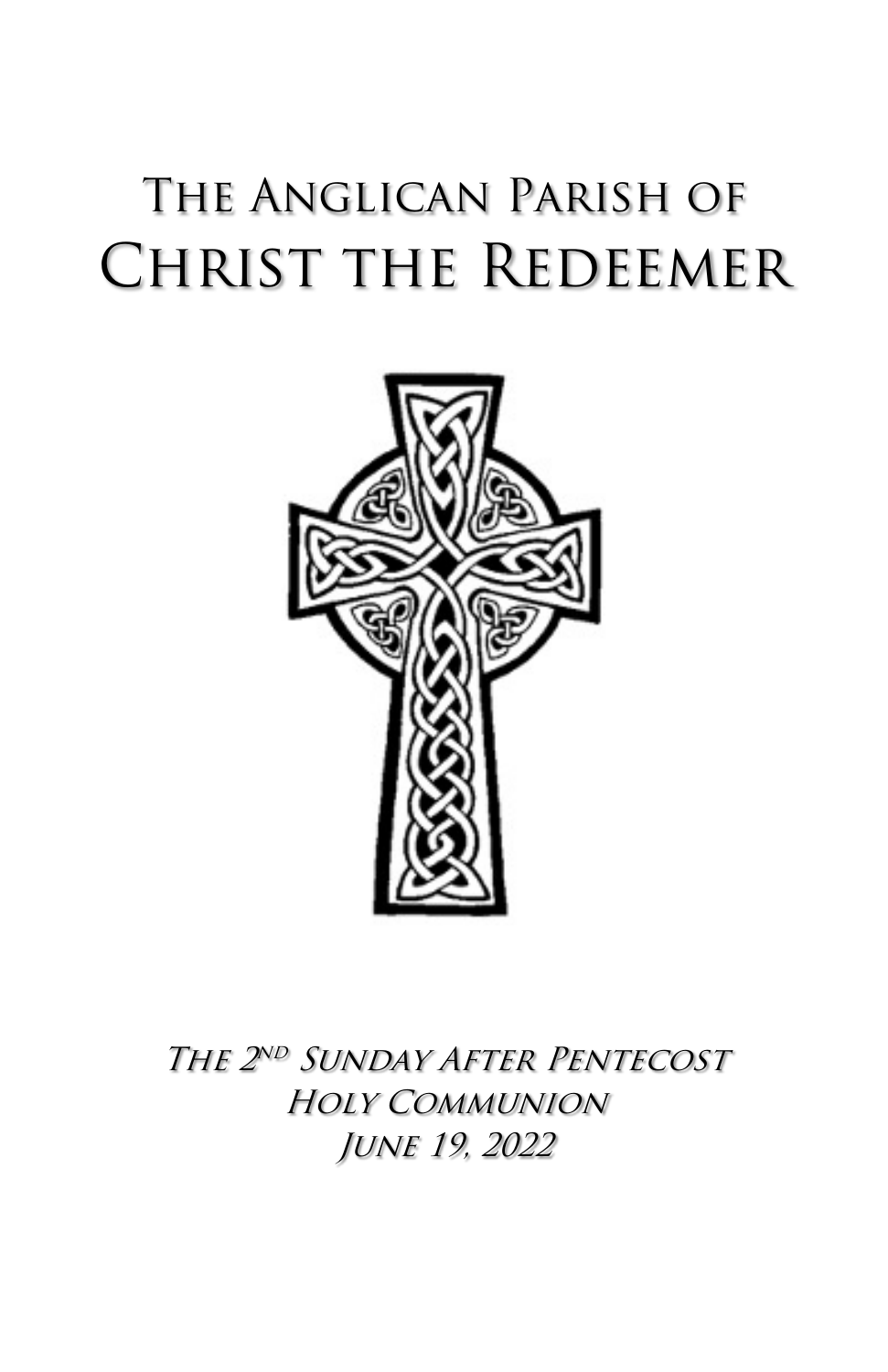#### **Welcome to worship at Redeemer!**

We are so glad you are here! Our hope is that you find a home at Redeemer as we worship our Lord Jesus and fellowship together. Feel free to stick around after worship for coffee and light refreshments in the fellowship hall.

Children in K-5th are invited to Sunday school during part of the service. They leave just before the sermon and return at the Peace. Nursery is available during the whole service for infants through PreK.

For those joining online, we are so glad that you can worship with us in spirit. If you would like someone to give you a call or to bring you communion at home, please do not hesitate to contact the church.

Everyone is encouraged to check out our website as well as the attached prayer guide for ideas and materials to pray at home. Additionally, the prayer team would love to pray for you this week! You are invited to send prayer requests to Deacon Nancy or to office@redeemercanonsburg.org.

#### *Redeemer's Staff*

The Rev. Eric Rodes – Pastor The Rev. Dcn. Nancy Cain McCombe – Ministry Coordinator Katie White – Music Director

#### *Redeemer's Vestry*

Jason McLean – Senior Warden Scott Smith – Junior Warden Emily Nugent – Secretary Lauren O'Brien – Treasurer Ferne Peters - Member Jay Roddy - Member

#### *Church Contact*

Web: redeemercanonsburg.org Phone: (724) 745-0685 Email: office@redeemercanonsburg.org Address: 120 East College Street, Canonsburg, PA 15317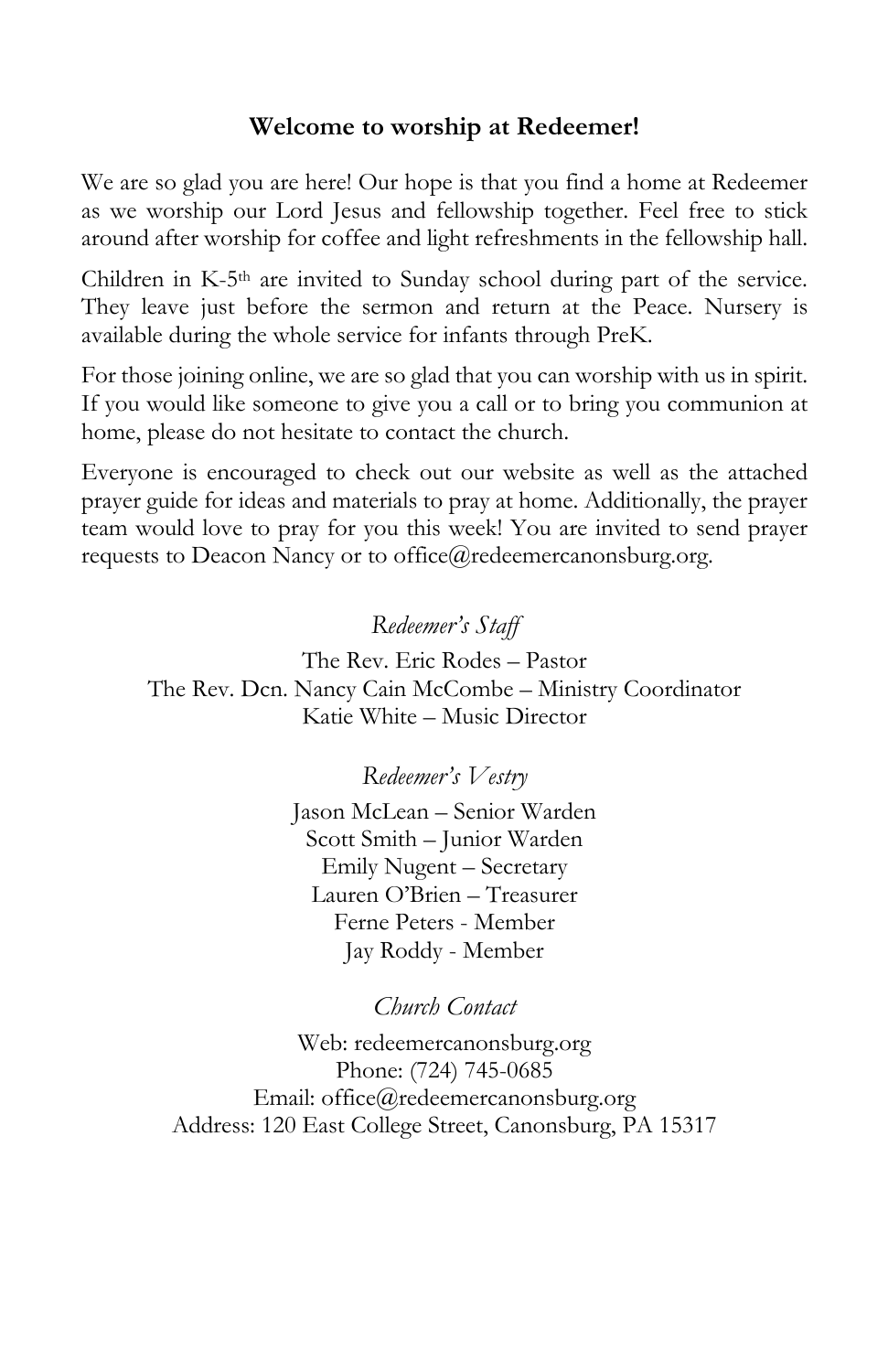# **THE ACCLAMATION**

*Celebrant* Blessed be God: the Father, the Son, and the Holy Spirit *People* **And blessed be his kingdom, now and for ever. Amen.**

#### **THE COLLECT FOR PURITY** *Said by all*

**Almighty God, to you all hearts are open, all desires known, and from you no secrets are hid: Cleanse the thoughts of our hearts by the inspiration of your Holy Spirit, that we may perfectly love you, and worthily magnify your holy Name; through Christ our Lord. Amen.**

#### **THE SUMMARY OF THE LAW**

Hear what our Lord Jesus Christ says: You shall love the Lord your God with all your heart and with all your soul and with all your mind. This is the first and great commandment. And the second is like it: You shall love your neighbor as yourself. On these two commandments depend all the Law and the Prophets.

| Celebrant | Lord, have mercy upon us.   |
|-----------|-----------------------------|
| People    | Christ, have mercy upon us. |
| Celebrant | Lord, have mercy upon us.   |

# **SONG OF PRAISE** *Joy to Be*

### **THE COLLECT OF THE DAY**

| Celebrant | The Lord be with you. |
|-----------|-----------------------|
| People    | And with your spirit. |
| Celebrant | Let us pray.          |

Lord of all power and might, the author and giver of all good things: Graft in our hearts the love of your Name, increase in us true religion, nourish us with all goodness, and bring forth in us the fruit of good works; through Jesus Christ our Lord, who lives and reigns with you and the Holy Spirit, one God, for ever and ever. **Amen**.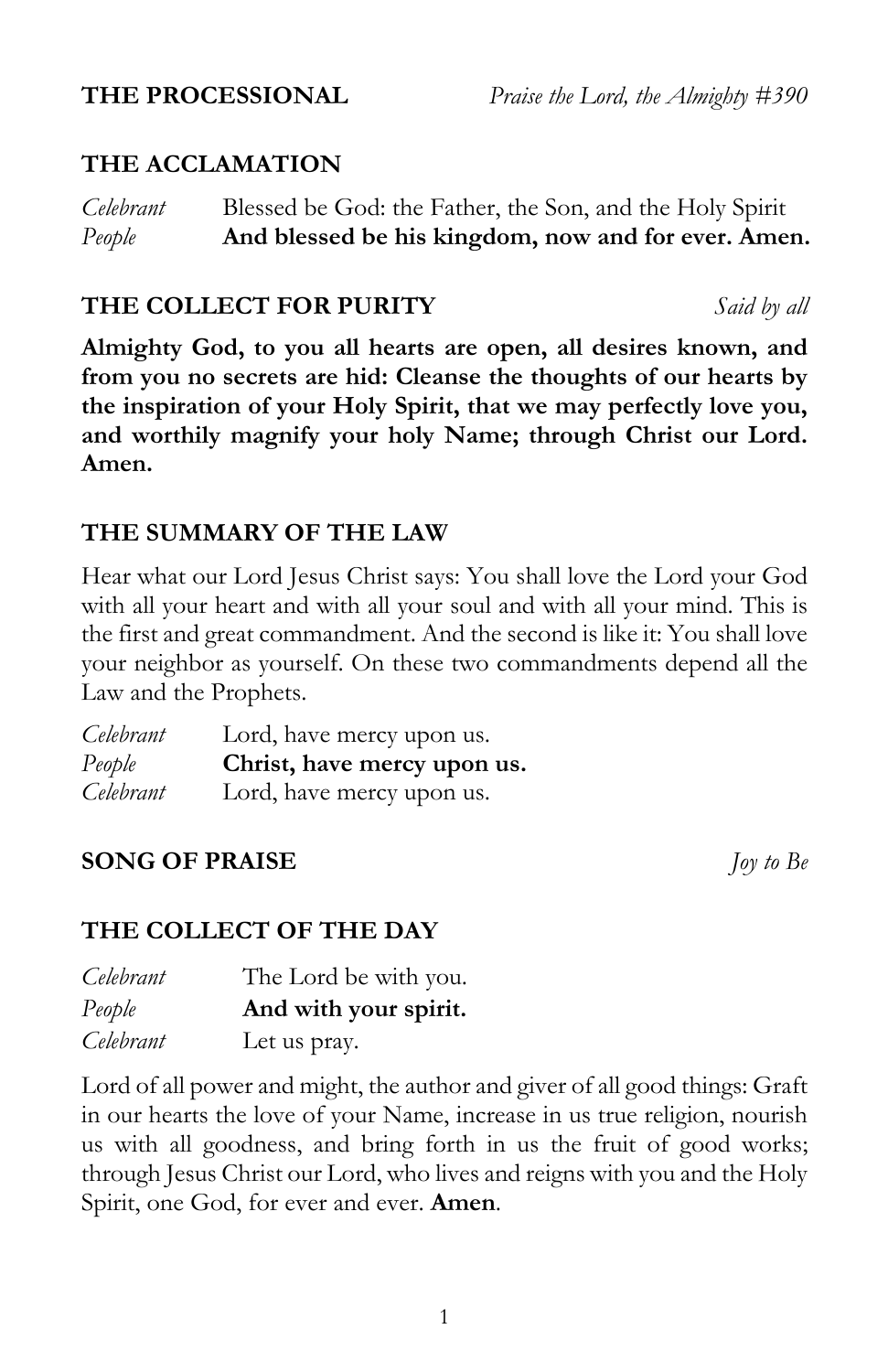*Reader* The Word of the Lord. *People* **Thanks be to God.**

**my lips shall praise you.** <sup>5</sup> As long as I live I will magnify you, \*

### **THE SEQUENCE HYMN** *Step By Step*

*(Sung before and after the Gospel Lesson.)*

#### **THE GOSPEL LESSON** Luke 9:18-24 (867 | 1102)

| Reader | The Holy Gospel of our Lord Jesus Christ according |
|--------|----------------------------------------------------|
|        | to St. Luke.                                       |
| People | Glory to you, Lord Christ.                         |
|        | (Gospeler reads the Lesson)                        |
| Reader | The Gospel of the Lord.                            |

*People* **Praise to you, Lord Christ.**

**THE SERMON** The Rev. Eric Rodes

*Reader* The Word of the Lord. *People* **Thanks be to God.**

<sup>2</sup> My soul thirsts for you, my flesh also longs after you, \*

<sup>3</sup> Thus I have looked upon you in your holy place, \* **that I might behold your power and glory.** <sup>4</sup> For your loving-kindness is better than life itself; \*

**and lift up my hands in your Name.** <sup>6</sup> My soul shall be satisfied, as with marrow and fatness, \* **when my mouth praises you with joyful lips.**

**in a barren and dry land where there is no water.**

 $1$  O God, you are my God;  $*$ **early will I seek you.**

**PSALM 63:1-6** *Said responsively*

**THE SECOND LESSON** Galatians 3:23-29 (974 | 1237)

*(Children K-5th grade are dismissed for Sunday School)*

**THE FIRST LESSON** 2 Samuel 11:1-27 (262|333)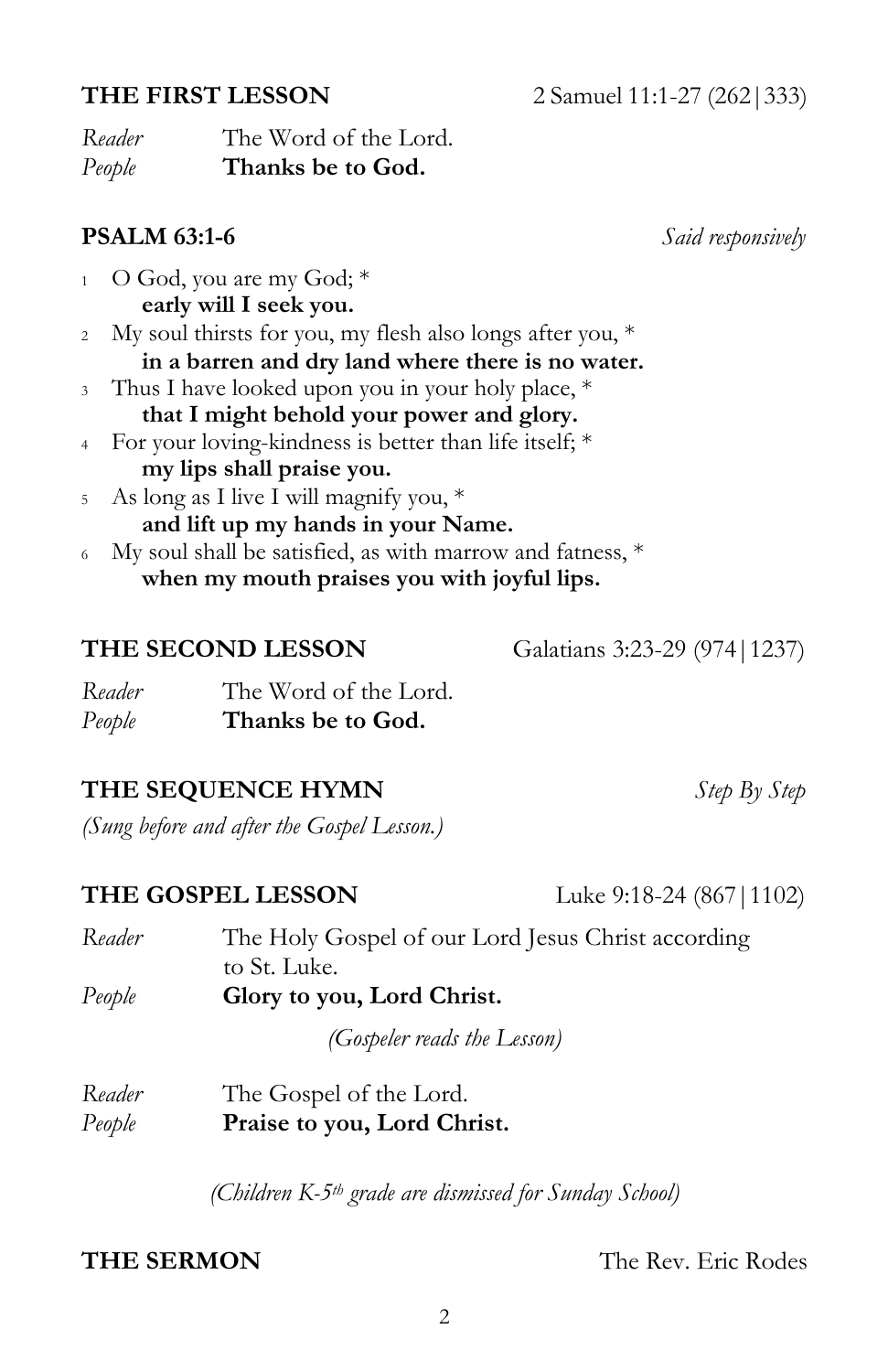#### **THE NICENE CREED** *Standing*

**We believe in one God, the Father, the Almighty, maker of heaven and earth, of all that is, visible and invisible.**

- **We believe in one Lord, Jesus Christ, the only-begotten Son of God, eternally begotten of the Father, God from God, Light from Light, true God from true God, begotten, not made, of one Being with the Father; through him all things were made. For us and for our salvation he came down from heaven, was incarnate from the Holy Spirit and the Virgin Mary, and was made man. For our sake he was crucified under Pontius Pilate; he suffered death and was buried. On the third day he rose again in accordance with the Scriptures; he ascended into heaven and is seated at the right hand of the Father. He will come again in glory to judge the living and the dead, and his kingdom will have no end.**
- **We believe in the Holy Spirit, the Lord, the giver of life, who proceeds from the Father and the Son who with the Father and the Son is worshiped and glorified, who has spoken through the prophets. We believe in one holy catholic and apostolic Church. We acknowledge one baptism for the forgiveness of sins. We look for the resurrection of the dead, and the life of the world to come. Amen.**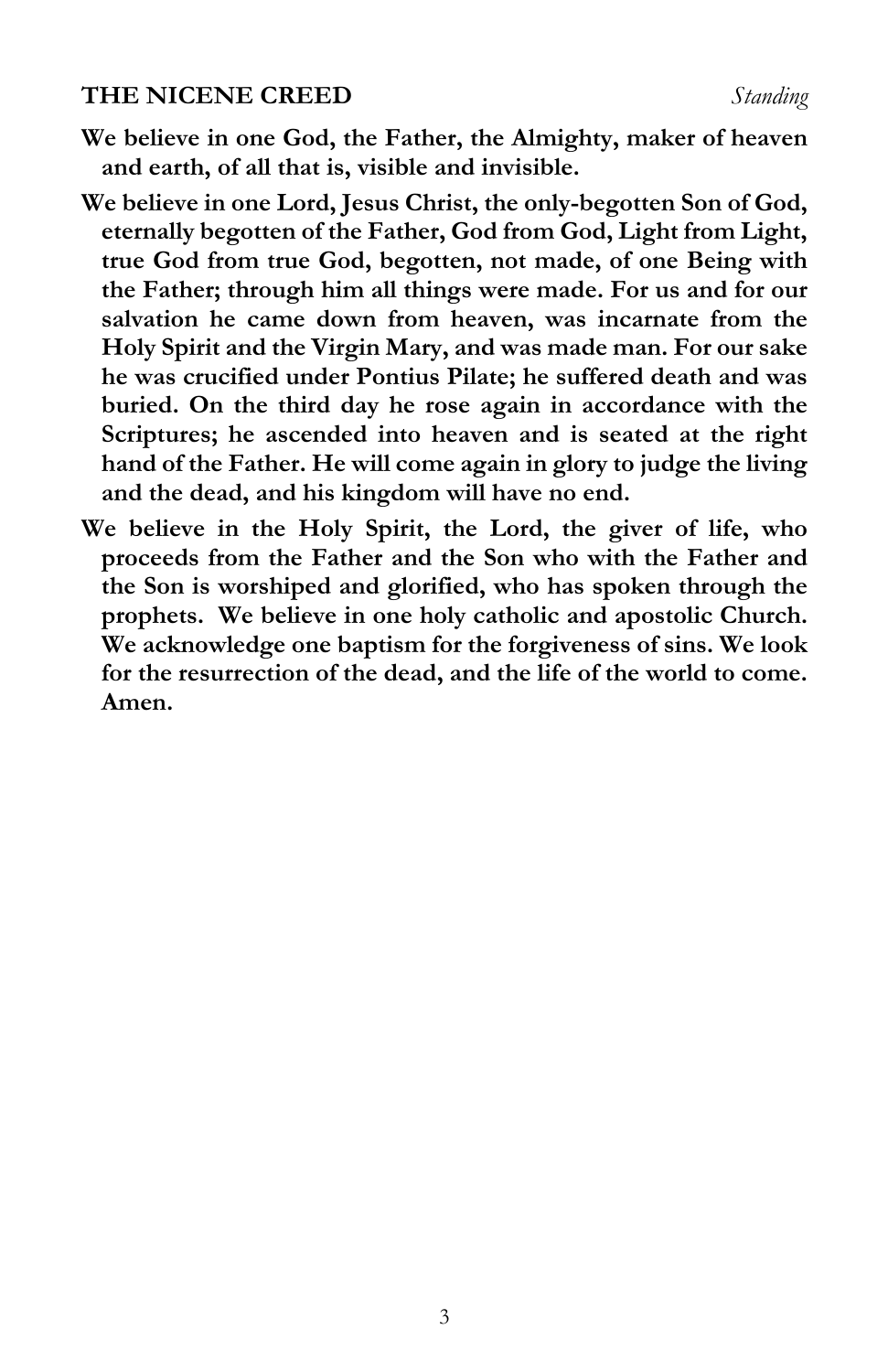# **THE PRAYERS OF THE PEOPLE** *Kneeling*

Let us pray for the Church and for the world.

Almighty and everliving God, we are taught by your holy Word to offer prayers and supplications and to give thanks for all people. We humbly ask you mercifully to receive our prayers. Inspire continually the universal Church with the spirit of truth, unity, and concord; and grant that all who confess your holy Name may agree in the truth of your holy Word, and live in unity and godly love.

*Reader* Lord, in your mercy: *People* **Hear our prayer.** 

We pray that you will lead the nations of the world in the way of righteousness; and so guide and direct their leaders, especially Joe, our President, that your people may enjoy the blessings of freedom and peace. Grant that our leaders may impartially administer justice, uphold integrity and truth, restrain wickedness and vice, and protect true religion and virtue.

| Reader | Lord, in your mercy: |
|--------|----------------------|
| People | Hear our prayer.     |

Give grace, heavenly Father, to all Bishops, Priests, and Deacons, and especially to your servants Alex, our Bishop-elect, Eric our Priest, Nancy our Deacon, that by their life and teaching, they may proclaim your true and life-giving Word, and rightly and duly administer your holy Sacraments. And to all your people give your heavenly grace, especially to this Congregation, that with reverent and obedient hearts we may hear and receive your holy Word, and serve you in holiness and righteousness all the days of our lives.

| Reader | Lord, in your mercy: |
|--------|----------------------|
| People | Hear our prayer.     |

Prosper, we pray, all those who proclaim the Gospel of your kingdom throughout the world, and strengthen us to fulfill your great commission, making disciples of all nations, baptizing them and teaching them to obey all that you have commanded.

*Reader* Lord, in your mercy: *People* **Hear our prayer.**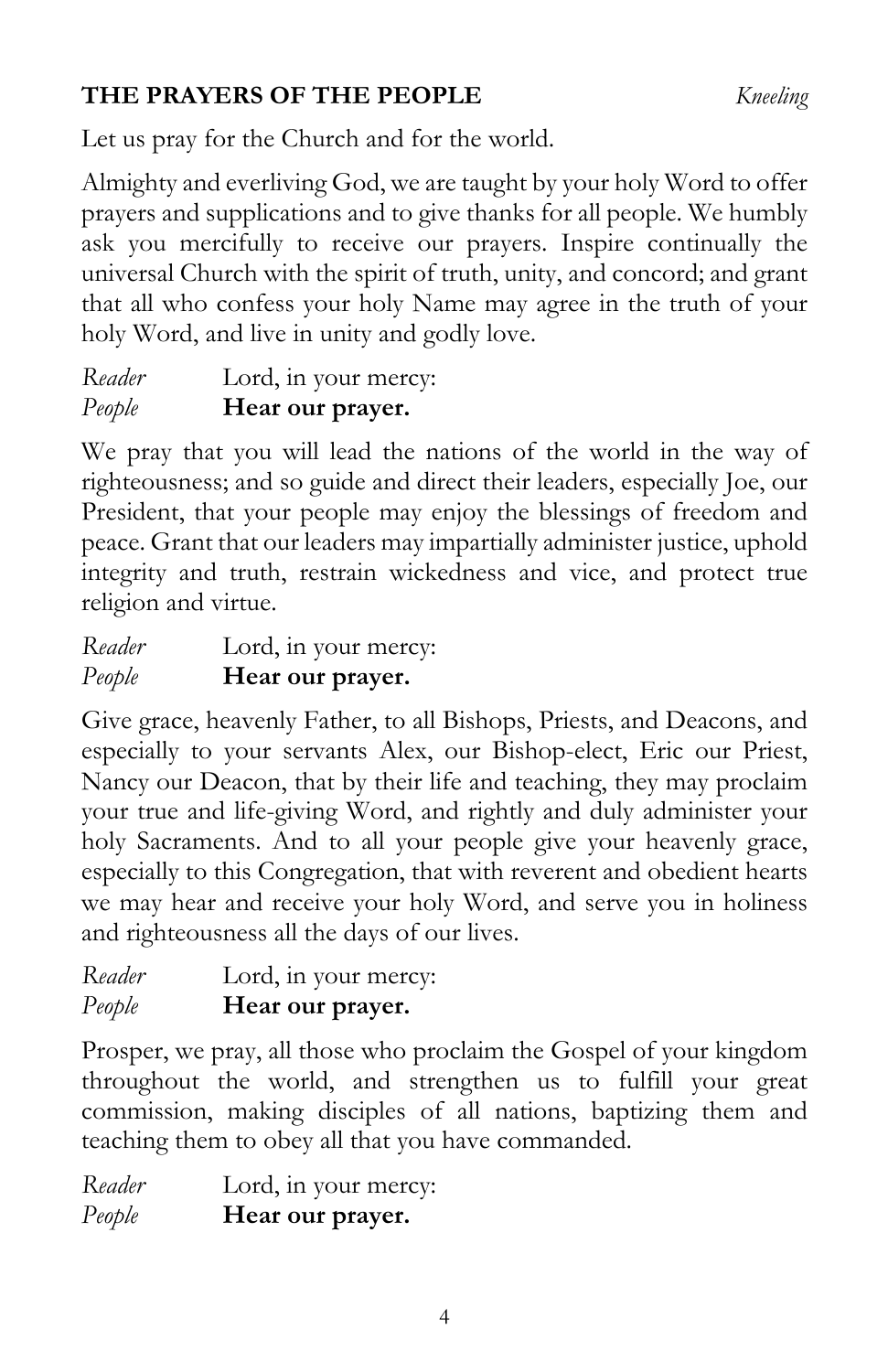We ask you in your goodness, O Lord, to comfort and sustain all who in this transitory life are in trouble, sorrow, need, sickness, or any other adversity.

*Reader* Lord, in your mercy: *People* **Hear our prayer.** 

*(We invite your own petitions, intercessions and thanksgivings.)*

### *Celebrant*

Heavenly Father, you have promised to hear what we ask in the Name of your Son: Accept and fulfill our petitions, we pray, not as we ask in our ignorance, nor as we deserve in our sinfulness, but as you know and love us in your Son Jesus Christ our Lord. Amen.

# **THE CONFESSION**

# *Deacon*

All who truly and earnestly repent of your sins, and seek to live in love and charity with your neighbors, and intend to lead the new life, following the commandments of God, and walking in his holy ways: draw near with faith and make your humble confession to Almighty God.

# *People*

**Almighty God, Father of our Lord Jesus Christ, maker and judge of us all: We acknowledge and repent of our many sins and offenses, which we have committed by thought, word, and deed against your divine majesty, provoking most justly your righteous anger against us. We are deeply sorry for these transgressions; the burden of them is more than we can bear. Have mercy upon us, Have mercy upon us, most merciful Father; for your Son our Lord Jesus Christ's sake, forgive us all that is past; and grant that we may evermore serve and please you in newness of life, to the honor and glory of your Name; through Jesus Christ our Lord. Amen.**

# **THE ABSOLUTION**

Almighty God, our heavenly Father, who in his great mercy has promised forgiveness of sins to all those who sincerely repent and with true faith turn to him, have mercy upon you, pardon and deliver you from all your sins, confirm and strengthen you in all goodness, and bring you to everlasting life; through Jesus Christ our Lord. Amen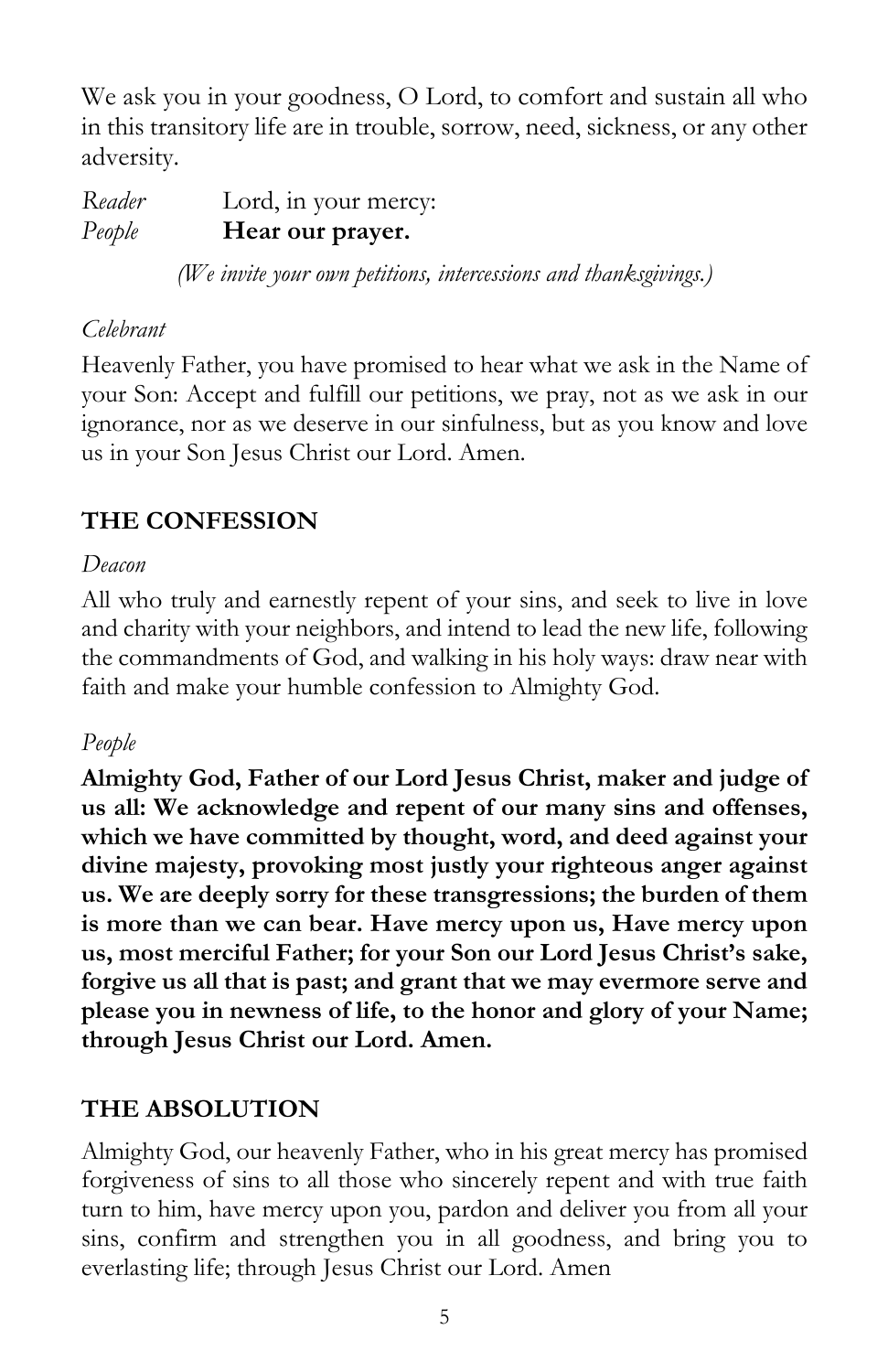# **THE COMFORTABLE WORDS**

Hear the Word of God to all who truly turn to him:

Come to me, all who labor and are heavy laden, and I will give you rest. *Matthew 11:28*

God so loved the world, that he gave his only-begotten Son, that whoever believes in him should not perish but have eternal life. *John 3:16*

The saying is trustworthy and deserving of full acceptance, that Christ Jesus came into the world to save sinners. *1 Timothy 1:15*

If anyone sins, we have an advocate with the Father, Jesus Christ the righteous. He is the propitiation for our sins, and not for ours only but also for the sins of the whole world. *1 John 2:1-2*

*(Children return from Sunday School)*

# **THE PEACE**

*Celebrant* The Peace of the Lord be always with you. *People* **And with your spirit.**

# **THE OFFERATORY SENTENCE**

Remember the words of the Lord Jesus, how he himself said, "It is more blessed to give than to receive." Acts 20:35

**THE OFFERATORY** *My Song Is Love Unknown #458*

**THE DOXOLOGY** *To the tune of "All Creatures of our God" #400*

### **THE SURSUM CORDA**

| Celebrant | The Lord be with you.                      |
|-----------|--------------------------------------------|
| People    | And with your spirit.                      |
| Celebrant | Lift up your hearts.                       |
| People    | We lift them up to the Lord.               |
| Celebrant | Let us give thanks to the Lord our God.    |
| People    | It is right to give him thanks and praise. |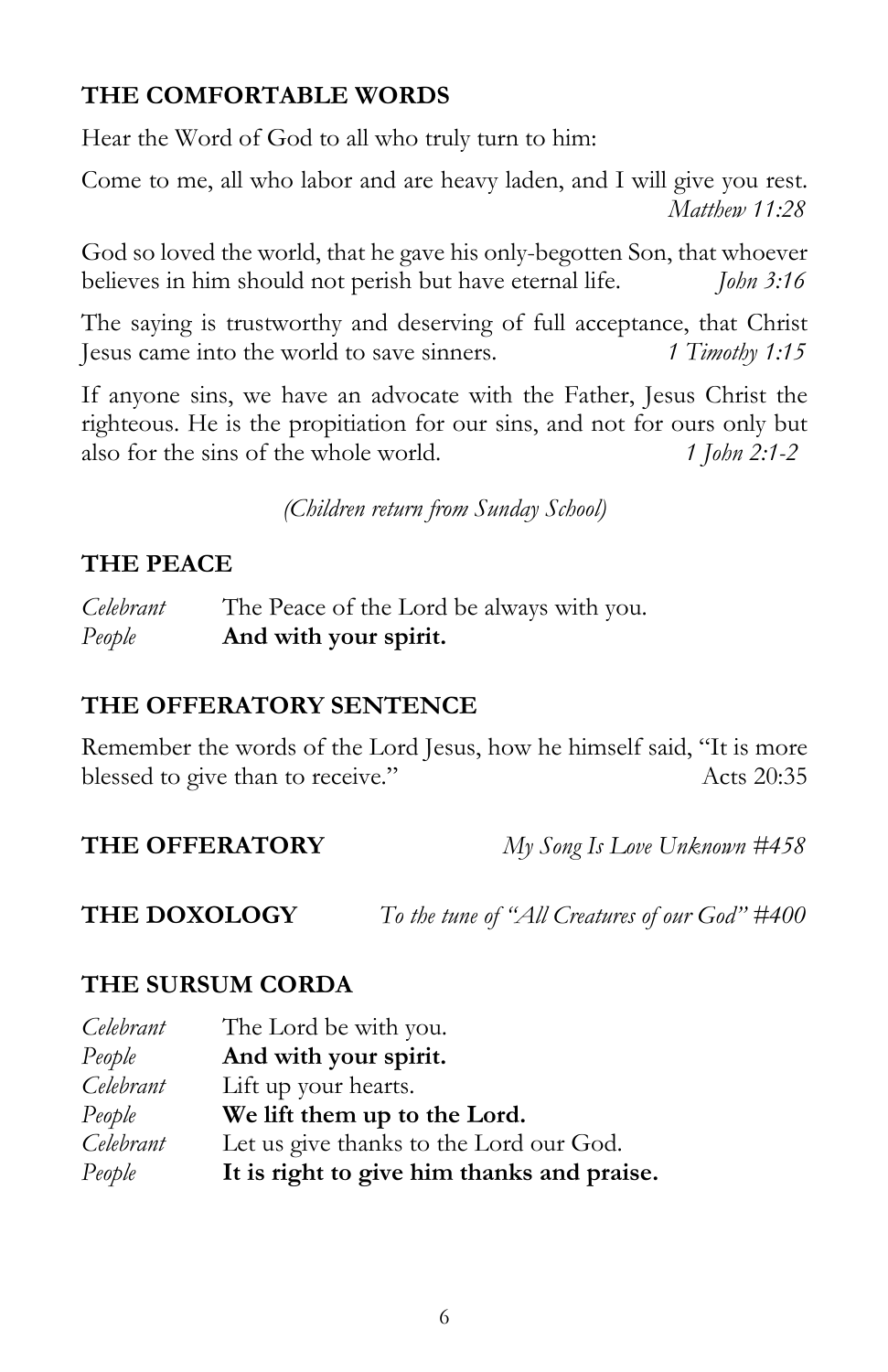It is right, our duty and our joy, always and everywhere to give thanks to you, Father Almighty, Creator of heaven and earth.

Through Jesus Christ our Lord, who on the first day of the week overcame death and the grave, and by his glorious resurrection opened to us the way of everlasting life.

Therefore we praise you, joining our voices with Angels and Archangels and with all the company of heaven, who forever proclaim the glory of your Name:

# **THE SANCTUS** *S130*

Holy, holy, holy Lord, God of power and might, Holy, holy, holy Lord, God of power and might,

Heaven and earth are full, full of your glory. Hosanna in the highest. Hosanna in the highest.

Blessed is he who comes, in the name of the Lord. Hosanna in the highest. Hosanna in the highest.

# **THE PRAYER OF CONSECRATION** *Kneeling*

All praise and glory is yours, O God our heavenly Father, for in your tender mercy, you gave your only Son Jesus Christ to suffer death upon the Cross for our redemption. He made there, by his one oblation of himself once offered, a full, perfect, and sufficient sacrifice, oblation, and satisfaction, for the sins of the whole world; and he instituted, and in his Holy Gospel commanded us to continue, a perpetual memory of his precious death and sacrifice, until his coming again.

For on the night that he was betrayed, our Lord Jesus Christ took bread; and when he had given thanks, he broke it, and gave it to his disciples, saying, "Take, eat; this is my Body, which is given for you: Do this in remembrance of me."

Likewise, after supper, Jesus took the cup, and when he had given thanks, he gave it to them, saying, "Drink this, all of you; for this is my Blood of the New Covenant, which is shed for you, and for many, for the forgiveness of sins: Whenever you drink it, do this in remembrance of me."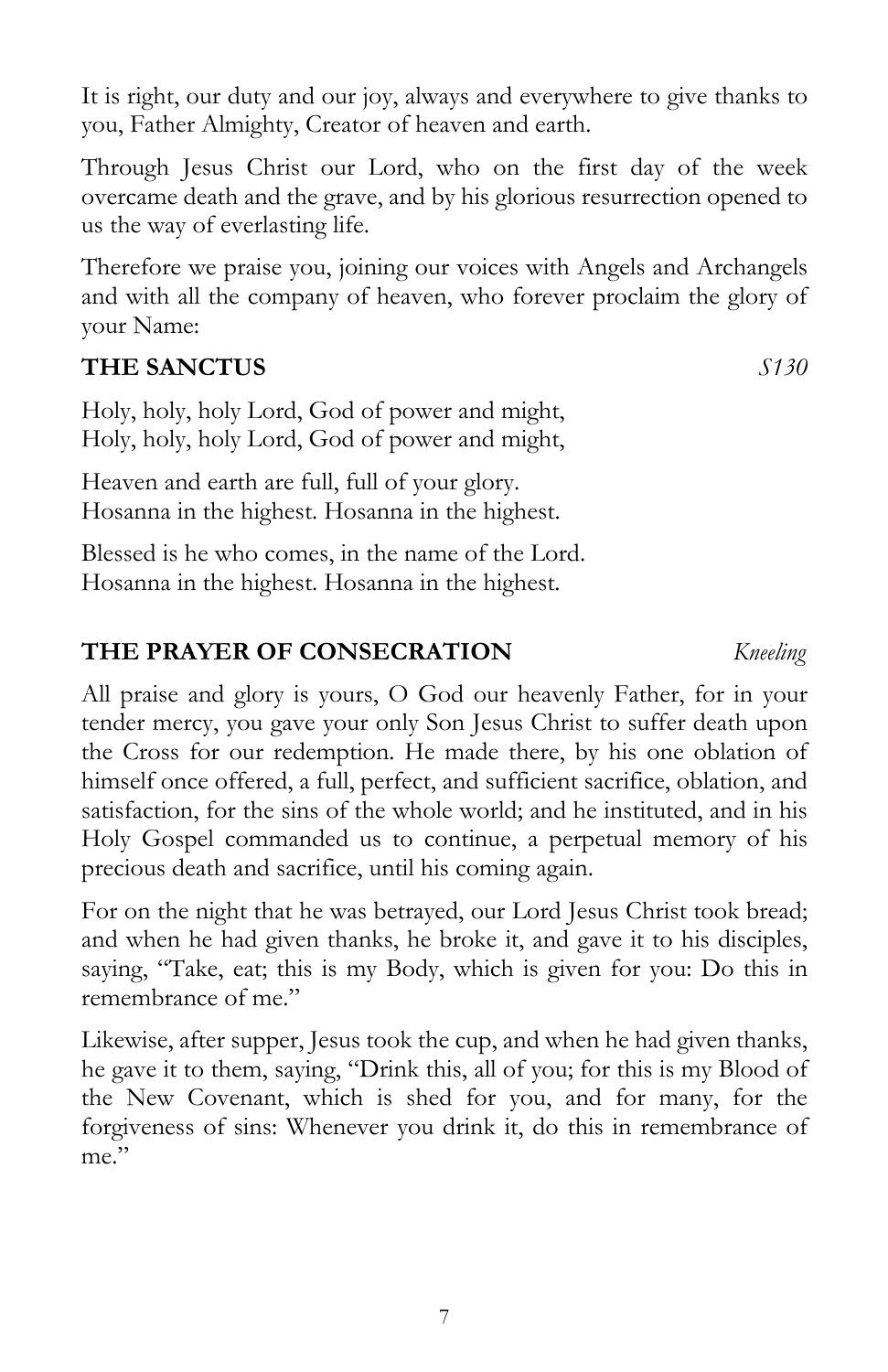Therefore, O Lord and heavenly Father, according to the institution of your dearly beloved Son our Savior Jesus Christ, we your humble servants celebrate and make here before your divine Majesty, with these holy gifts, the memorial your Son commanded us to make; remembering his blessed passion and precious death, his mighty resurrection and glorious ascension, and his promise to come again.

And here we offer and present to you, O Lord, ourselves, our souls and bodies, to be a reasonable, holy, and living sacrifice. We humbly pray that all who partake of this Holy Communion may worthily receive the most precious Body and Blood of your Son Jesus Christ, be filled with your grace and heavenly benediction, and be made one body with him, that he may dwell in us, and we in him.

By him, and with him, and in him, in the unity of the Holy Spirit, all honor and glory is yours, Almighty Father, now and for ever. Amen.

# **THE LORD'S PRAYER**

*Celebrant:* And now as our Savior Christ has taught us, we are bold to pray:

**Our Father, who art in heaven, hallowed be thy Name,**

**thy kingdom come, thy will be done, on earth as it is in heaven. Give us this day our daily bread.** 

**And forgive us our trespasses,** 

**as we forgive those who trespass against us. And lead us not into temptation, but deliver us from evil. For thine is the kingdom, and the power, and the glory,**

**for ever and ever. Amen.**

# **THE FRACTION**

| People    | Therefore let us keep the feast. Alleluia!              |
|-----------|---------------------------------------------------------|
|           | once for all upon the cross.                            |
| Celebrant | Alleluia! Christ our Passover Lamb has been sacrificed, |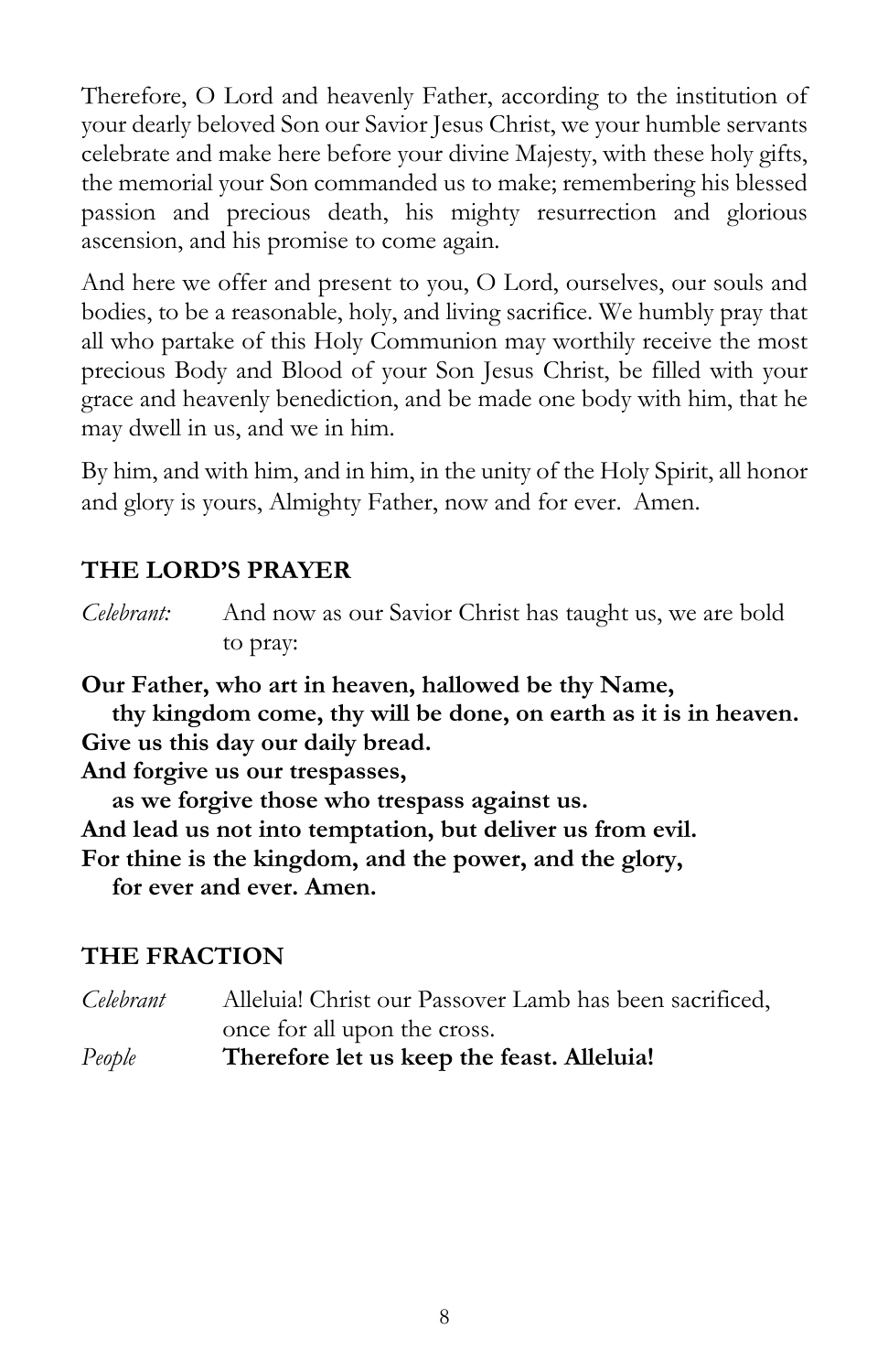### **THE PRAYER OF HUMBLE ACCESS** *Said by all*

**We do not presume to come to this your table, O merciful Lord, trusting in our own righteousness, but in your abundant and great mercies. We are not worthy so much as to gather up the crumbs under your table; but you are the same Lord, whose character is always to have mercy. Grant us, therefore, gracious Lord, so to eat the flesh of your dear Son Jesus Christ, and to drink his blood, that our sinful bodies may be made clean by his body, and our souls washed through his most precious blood, and that we may evermore dwell in him, and he in us. Amen.**

#### **THE AGNUS DEI** *Michael W. Smith*

# **THE MINISTRATION OF COMMUNION**

*Celebrant* The gifts of God for the people of God. Take them in remembrance that Christ died for you and feed on him in your hearts by faith, with thanksgiving.

#### **THE COMMUNION MUSIC** *God You're So Good*

*In Christ Alone*

### **THE POST-COMMUNION PRAYER** *Said by all*

**Heavenly Father, we thank you for feeding us with the spiritual food of the most precious Body and Blood of your Son our Savior Jesus Christ; and for assuring us in these holy mysteries that we are living members of the Body of your Son, and heirs of your eternal kingdom. And now, Father, send us out to do the work you have given us to do, to love and serve you as faithful witnesses of Christ our Lord. To him, to you, and to the Holy Spirit, be honor and glory, now and forever. Amen.** 

#### **THE BLESSING**

The peace of God, which passes all understanding, keep your hearts and minds in the knowledge and love of God, and of his Son Jesus Christ our Lord; and the blessing of God Almighty, the Father, the Son, and the Holy Spirit, be among you, and remain with you always. Amen.